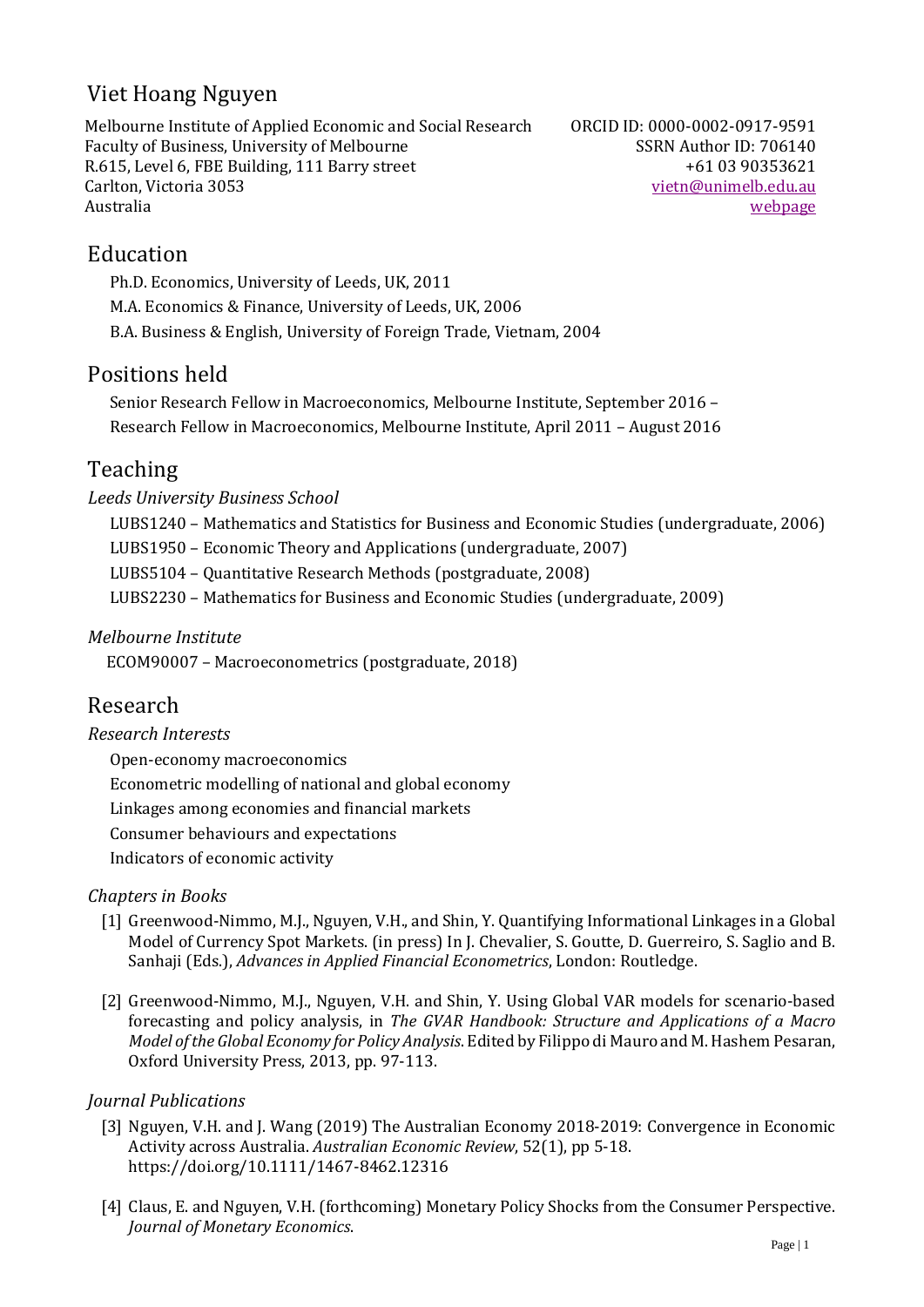- [5] Greenwood-Nimmo, M.J., Huang, J. and Nguyen, V.H. (2019) Financial Sector Bailouts, Sovereign Bailouts and the Transfer of Credit Risk. *Journal of Financial Markets*, 42, pp 121-142. <https://doi.org/10.1016/j.finmar.2018.11.001>
- [6] Claus, E. and Nguyen, V.H., (2018) Consumptor economicus: How do consumers form expectations on economic variables? *Journal of Economic Behavioural and Organization*, 152, pp 254-275. <https://doi.org/10.1016/j.jebo.2018.04.016>
- [7] Robinson, T., Nguyen, V.H. and Wang, J. (2017) The Australian Economy in 2016-17: Looking Beyond the Apartment Construction Boom. *Australian Economic Review*, 50(1), pp 5-20. https://doi.org/10.1111/1467-8462.12212
- [8] Greenwood-Nimmo, M.J., Nguyen, V.H. and Rafferty, B. (2016) Risk and Return Spillovers among G10 Currencies. *Journal of Financial Markets*, 31, pp. 43-62. https://doi.org/10.1016/j.finmar.2016.05.001
- [9] Robinson, T., Tsiaplias, S., and Nguyen, V.H. (2016) The Australian Economy in 2015-2016: Uncertainties and Challenges. *Australian Economic Review*, 49(1), pp. 5-19. https://doi.org/10.1111/1467-8462.12142
- [10] Lim G.C. and Nguyen, V.H. (2015) Alternative Weighting Approaches to Computing Indexes of Economic Activity. *Journal of Economic Surveys*, 29, pp. 287-300. https://doi.org/10.1111/joes.12053
- [11] Robinson, T., Tsiaplias, S., and Nguyen, V.H. (2015) The Australian Economy in 2014-2015: An Economy in Transition. *Australian Economic Review*, 48(1), pp. 1-14. https://doi.org/10.1111/1467-8462.12097
- [12] Lim, G.C., Nguyen., V.H. and Chua, M.C. (2014) Review of the Australian Economy 2013-2014: The Age of Austerity? *Australian Economic Review*, 47(1), pp. 1-12. https://doi.org/10.1111/1467-8462.12060
- [13] Nguyen, V.H. and Claus, E. (2013) Good News, Bad News, Consumer Sentiment and Consumption Behaviour. *Journal of Economic Psychology*, 39, pp. 426-438. https://doi.org/10.1016/j.joep.2013.10.001
- [14] Lim, G.C., Nguyen., V.H. and Chua, M.C. (2013) Review of the Australian Economy 2012-2013: A Tale of Two Relativities. *Australian Economic Review*, 46(1), pp. 1-13. https://doi.org/10.1111/j.1467-8462.2013.12004.x
- [15] Greenwood-Nimmo, M.J., Nguyen, V.H. and Shin, Y. (2012) Probabilistic Forecasting of Output Growth, Inflation and the Balance of Trade in a GVAR Framework. *Journal of Applied Econometrics*, 27(4), pp. 554-573. https://doi.org/10.1002/jae.1208
- [16] Greenwood-Nimmo, M.J., Nguyen, V.H. and Shin, Y. (2012) International Linkages of the Korean Economy: The Global Vector Error-Correcting Macroeconometric Modelling Approach. *Journal of Market Research*, 41(3), pp. 15-64.
- [17] Lim, G.C., Chua, M.C., Claus, E. and Nguyen, V.H. (2012) Review of the Australian Economy 2011- 2012: A Case of Déjà Vu. *Australian Economic Review*, 45(1), pp. 1-13. https://doi.org/10.1111/j.1467-8462.2011.00672.x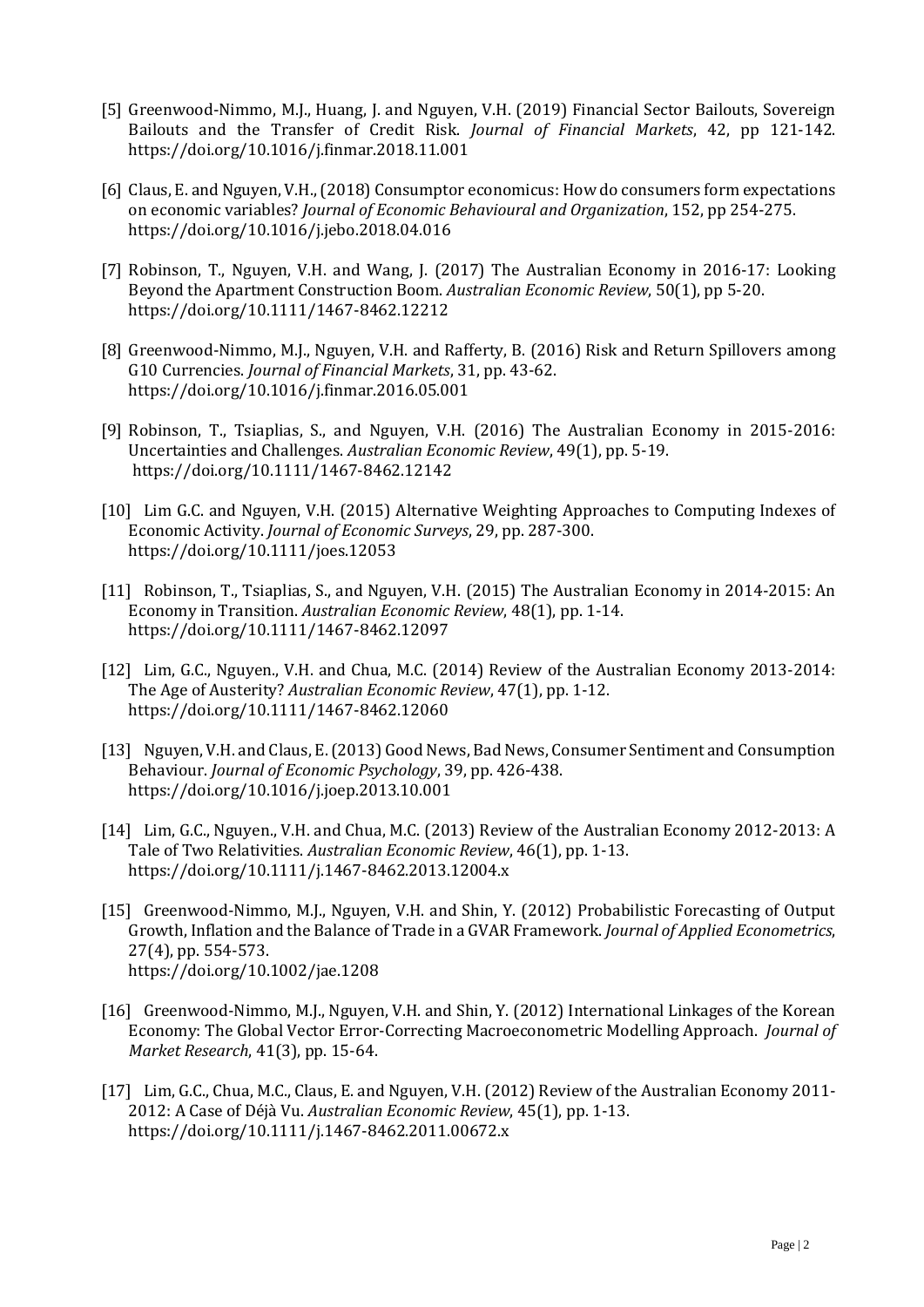#### *Submitted Articles*

- Greenwood-Nimmo, M.J., Nguyen, V.H. and Shin, Y. *What's Mine is Yours: Sovereign Risk Transmission during the European Debt Crisis*.
- Greenwood-Nimmo, M.J., Nguyen, V.H. and Shin, Y. *Measuring the Connectedness of the Global Economy*.
- Claus, E and Nguyen, V.H. *The Downside of Being Upbeat: Cognitive Biases Compel Consumers to Save Less and Borrow More*.
- Greenwood-Nimmo, M.J., Nguyen, V.H. and Wu, E. *On the International Effects of Country-Specific Financial Sector Bailouts.*

#### *Current Projects*

- Modelling the Global Yield Curve, joint with Matthew John Greenwood-Nimmo (Melbourne) and Leo Krippner (Reserve Bank of New Zealand)
- A Model of Negative Gearing and Capital Gain Tax Concession for Australia, joint with Aschwanden, G. (Melbourne), Thompson, J. (Melbourne), von der Osten, F.B., and Coates, B. (Grattan Institute)
- Factors Driving Australia Real Wage: A Multi-Sector Modelling Approach, joint with Guay Lim and Sam Tsiaplias
- The Effect of Brexit on Global Currency Markets, joint with Matthew John Greenwood-Nimmo (Melbourne), Andrea Barletta (Aarhus) and Raphael Brun-Aguerre (JP Morgan)

#### *Presentations*

- Consumer Sentiment and Expectations in Housing Markets
	- *Invited Lecture at Melbourne School of Design Course on 'Property, Data and Tools', 21 September 2018.*

*Invited Lecture at Melbourne School of Design Course on 'Property, Data and Tools', 15 September 2017.*

 The Downside of Being Upbeat: Cognitive Biases Compel Consumers to Save Less and Borrow More *China Meeting of the Econometrics Society, Shanghai 15-17 June 2018*

 On the International Effects of Country-Specific Financial Sector Bailouts *Australasian Meeting of the Econometrics Society, Auckland 1-4 July 2018 Invited presentation at Macro Shocks Workshop, Hobart 23-24 October 2017*

A Network Model of Global Credit Risk (based on papers [3] and [17])

*Invited presentation at the Faculty of Business and Economics Open Day, 20 August 2017.*

Global Credit Risk Network (based on paper [3])

*Invited presentation at the Visualisation and Visual Practices Showcase, organised by the University of Melbourne Library, 21 August 2017.*

Financial Sector Bailouts, Sovereign Bailouts and the Transfer of Credit Risk

*Singapore Economics Review Conference, Singapore 2-4 August 2017*

Monetary Policy Shocks from the Consumer Perspective

*Computing in Economics and Finance, New York 28-30 June 2017*

*Asian Meeting of the Econometric Society, Kyoto, Japan, August 2016*

What's Mine is Yours: Sovereign Risk Transmission during the European Debt Crisis

*Asia-Pacific Conference on Economics and Finance, Singapore 27-28 July 2017. Australasian Meeting of the Econometric Society, Sydney, July 2016*

Risk and Return Spillovers among G10 Currencies

*Singapore Economics Review Conference, Singapore, August 2015*

Measuring the Connectedness of the Global Economy

*Asian Meeting of Econometric Society, Singapore, August 2013 Econometric Society Australasia Meeting, Sydney, Australia, July 2013 Melbourne Institute Brown Bag Seminar, Melbourne, May 2014*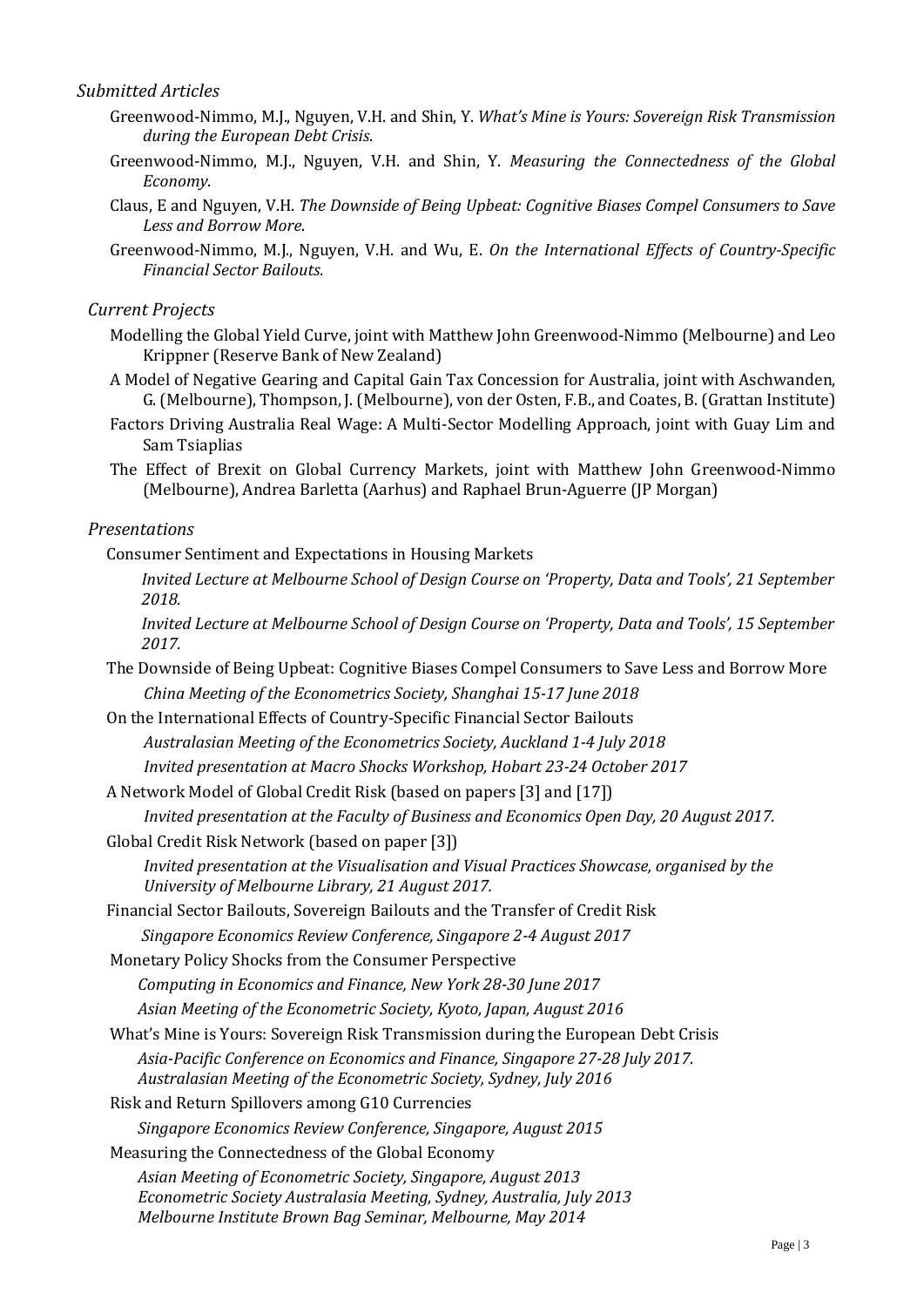Quantifying Informational Linkages in a Global Model of Currency Spot Markets

*Conference of Recent Developments in Financial Econometrics and Applications, Deakin University, December 2014*

*Workshop of Australasian Macroeconomics Society, Melbourne, July 2014 Australian Conference of Economists, Canberra, July 2011 Melbourne Institute Brown Bag Seminar, Melbourne, May 2011*

Asymmetric Price Impacts of Order Flow on Exchange Rate Dynamics

*Singapore Economics Review Conference, Singapore, August 2013 Leeds University Business School Research Seminar, Leeds, May 2009*

Probabilistic Forecasting of Output Growth, Inflation and the Balance of Trade in a GVAR Framework

*VAR Modelling Workshop, University of Tasmania, February 2012 Melbourne Institute Seminar Series, Melbourne, May 2010*

## Research Funding & Bursaries

University of Melbourne Faculty of Business and Economics Research Grant (Jan 2015 - Dec 2015) AUD 19,400 grant to study the effects of monetary policy shocks on the expectations formation of heterogeneous consumers.

University of Melbourne Eminent Research Scholar Award (Apr 2014 – Jun 2014)

AUD 15,900 grant for the research visit of Prof. Yongcheol Shin (University of York).

University of Melbourne Faculty of Business and Economics Research Grant (Jul 2012 - June 2013) AUD 19,620 grant to study time-varying inter-linkages among major economies.

University of Melbourne Early Career Researcher Grant (Jan 2012 - Dec 2012)

AUD 23,000 grant to support the development of a macroeconometric model for Australia with a global perspective.

University of Leeds Overseas Research Students Award Scheme (Sep 2006 - Sep 2009)

Full fees and maintenance award for Ph.D. program, secured through the highly competitive 'Open Competition' among foreign applicants

British Petroleum - Foreign & Commonwealth Office Chevening - Leeds University Scholarship (Sep 2005 – Sep 2006)

Full fees and maintenance award for M.A. program, secured through the highly competitive 'Open Competition' route among top scholars in Vietnam

## Professional Activities

Refereeing activity:

- *Macroeconomic Dynamics, Journal of International Money and Finance, Journal of Economic Psychology, Empirical Economics, Review of International Economics, Economic Records, Journal of Asian Economics, Australian Economic Review*

Departmental service:

- Member of the Melbourne Institute Website Committee
- Member of the Melbourne Institute Data and Technical Committee
- Organiser of Dynamic Panel Data, GVAR and Spatial-Temporal ARDL Workshops, June 2014
- Member of the organizing committee, 2014 Workshop of the Australasian Macroeconomics Society
- Coordinator of University of Melbourne FBE Econometrics seminar series 2013-2014
- Coordinator of University of Melbourne FBE Macroeconomic seminar series 2012-2013